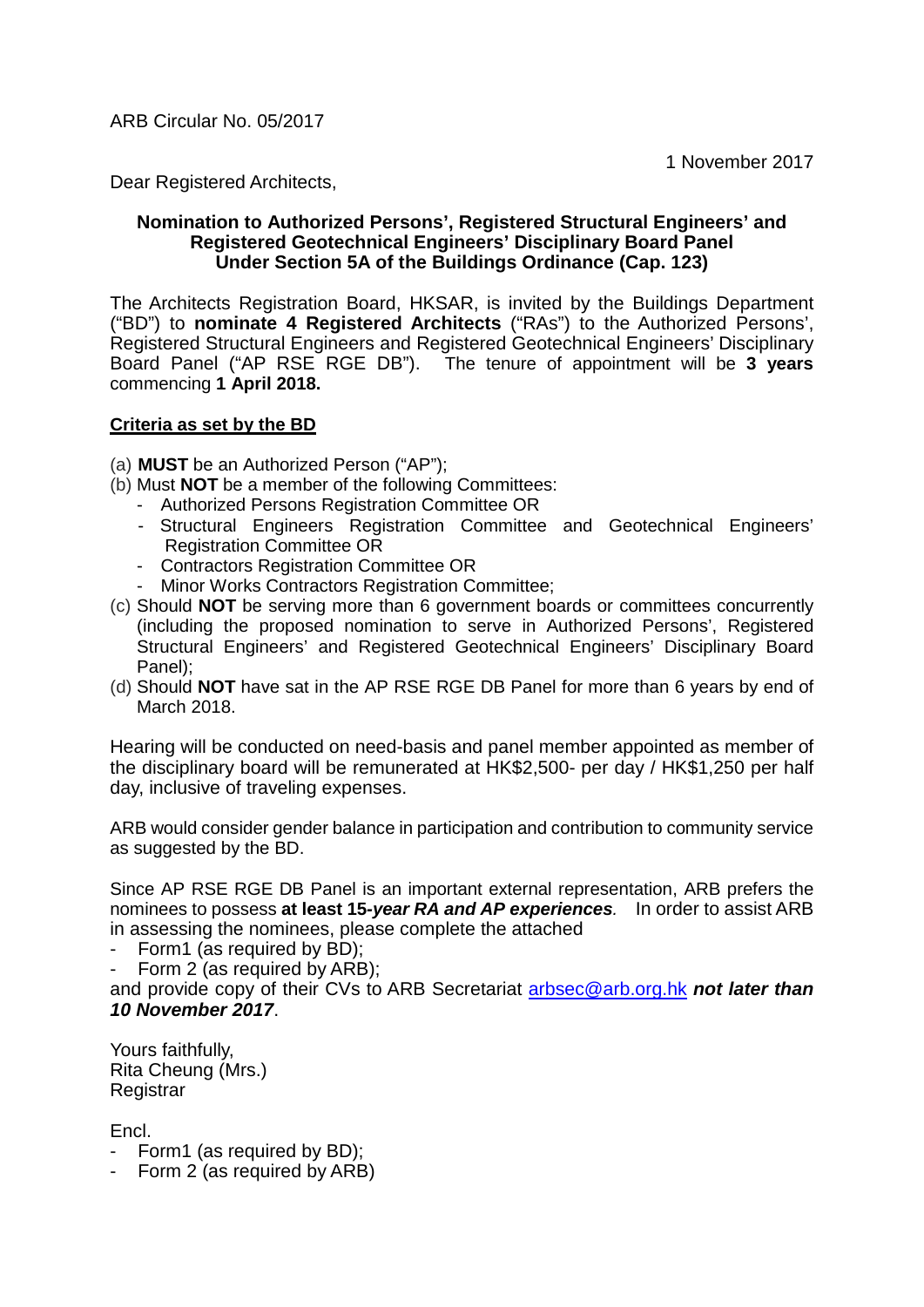# Nomination to Authorized Persons', Registered Structural Engineers' and Registered Geotechnical Engineers' Disciplinary Board Panel Section 5A of the Buildings Ordinance, Cap 123

| Name                                |           |                                                                                                                         |  |
|-------------------------------------|-----------|-------------------------------------------------------------------------------------------------------------------------|--|
|                                     | (English) | (Chinese)                                                                                                               |  |
| HKID Card No.                       |           |                                                                                                                         |  |
| Date & Place of Birth               |           |                                                                                                                         |  |
| Qualification (with<br>abbreviation |           |                                                                                                                         |  |
| <b>Residential Address</b>          |           |                                                                                                                         |  |
|                                     |           |                                                                                                                         |  |
| Company Name<br>& Address           |           |                                                                                                                         |  |
|                                     |           | a construction and successive and contract construction of selection of the characteristic distance of the construction |  |
| Tel No. $\qquad \qquad$             | (Office)  |                                                                                                                         |  |
| Tel No. $\qquad \qquad$             | (Mobile)  | E-mail address                                                                                                          |  |
| <b>Signature of Nominee</b>         |           |                                                                                                                         |  |
| Date                                |           |                                                                                                                         |  |

#### **Notes on Collection of Personal Information**

- $\mathbf{1}$ . The information provided will be used for purposes in connection with the administration of the Buildings Ordinance and its related Regulations.
- $2<sub>1</sub>$ The information may be disclosed to other government departments or other parties for the purposes related to the administration of matters related to the Buildings Ordinance and its related Regulations.
- For correction of or access to personal data after submission of the forms, please address to the 3. Secretary to the Authorized Persons', Registered Structural Engineers' and Registered Geotechnical Engineers' Disciplinary Board (Attn: BS/JA of Buildings Department, 18/F, Pioneer Centre, 750 Nathan Road, Kowloon) in writing.

APRSERGE Disciplinary Board Panel Nomination Form 2018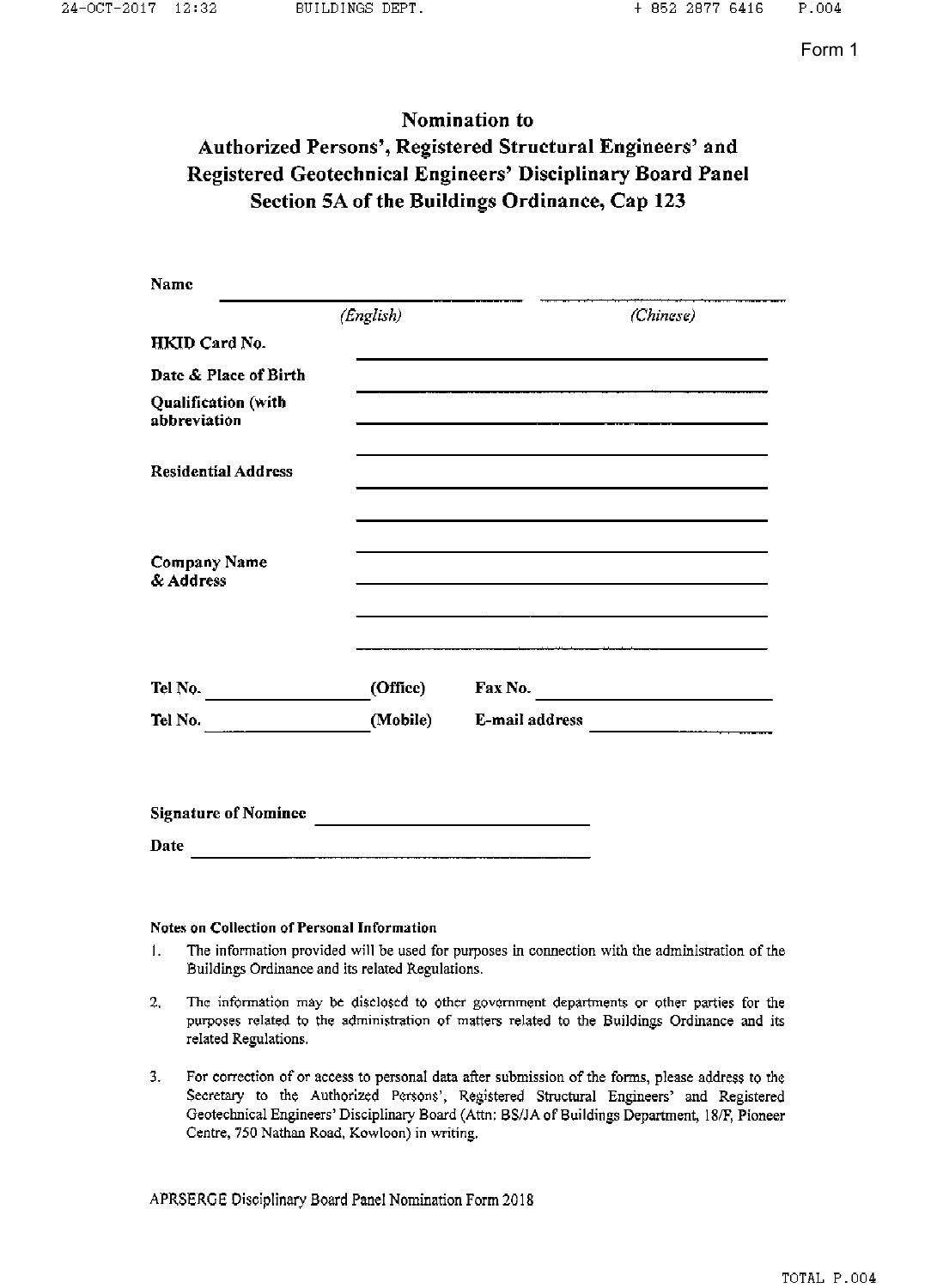

**Architects Registration Board** 

Hong Kong Special Administrative Region 建築師註冊管理局

### **Form 2 Form 2 Nominations for Authorized Persons', Registered Structural Engineers' and Registered Geotechnical Engineers' Disciplinary Board Panel (AP RSE RGE DB) under the Buildings Ordinance**

### **Deadline for Nomination: 10 November 2017 (Friday)**

To: Ms. Mable Hung of ARB Secretariat (Fax: 852 2519 6011; Email: [arbsec@arb.org.hk\)](mailto:arbsec@arb.org.hk)

※※※※※※※※※※※※※※※※※※※※※※※※※※※※※※※※※※※※※※※

Name: HKIA Membership No.: etc. and the since the since (year)

Registered Architect No.: \_\_\_\_\_\_\_\_\_\_\_\_\_\_\_\_\_\_\_\_since \_\_\_\_\_\_\_\_\_\_ (year)

I would like to register my interest for being nominated by Architects Registration Board to the AP RSE RGE DB under the Buildings Ordinance. **Please see my CV attached.** 

I understand the functions and composition of the AP RSE and RGE DB and make the following declarations (*please* ✔*where appropriate)*:

- 1. I am an Authorized Person ("AP").
	- $\Box$  Yes My AP qualification since \_\_\_\_\_\_\_\_\_\_\_\_\_\_\_\_\_\_\_\_\_\_\_\_\_\_\_\_\_\_ (year) and the expiry date is \_\_\_\_\_\_\_\_\_\_\_\_\_\_\_\_\_\_ (date).
	- $\Box$  No

*Note: A person possessing a minimum 15-year AP experience is preferable.*

- 2. I am a member of Authorized Persons Registration Committee, Structural Engineers Registration Committee or Geotechnical Engineers Registration Committee under section 3(5F) of the Buildings Ordinance.
	- $\Box$  Yes
	- $\Box$  No

*Note: The nominee should NOT be a member of Authorized Persons Registration Committee, Structural Engineers Registration Committee and Geotechnical Engineers Registration Committee as required by BD.*

- 3. I am a member of the Contractors Registration Committee under section 8(5) of the Buildings Ordinance.
	- $\Box$  Yes
	- $\Box$  No

*Note: The nominee should NOT be a member of the Contractors Registration Committee as required by BD.*

19th Floor, One Hysan Avenue, Causeway Bay, Hong Kong Tel: 2511 5794 Fax: 2519 6011, 2519 3364<br>Website: http://www.arb.org.hk Email: arbsec@arb.org.hk<br> 香港銅鑼灣希慎道1號19棟